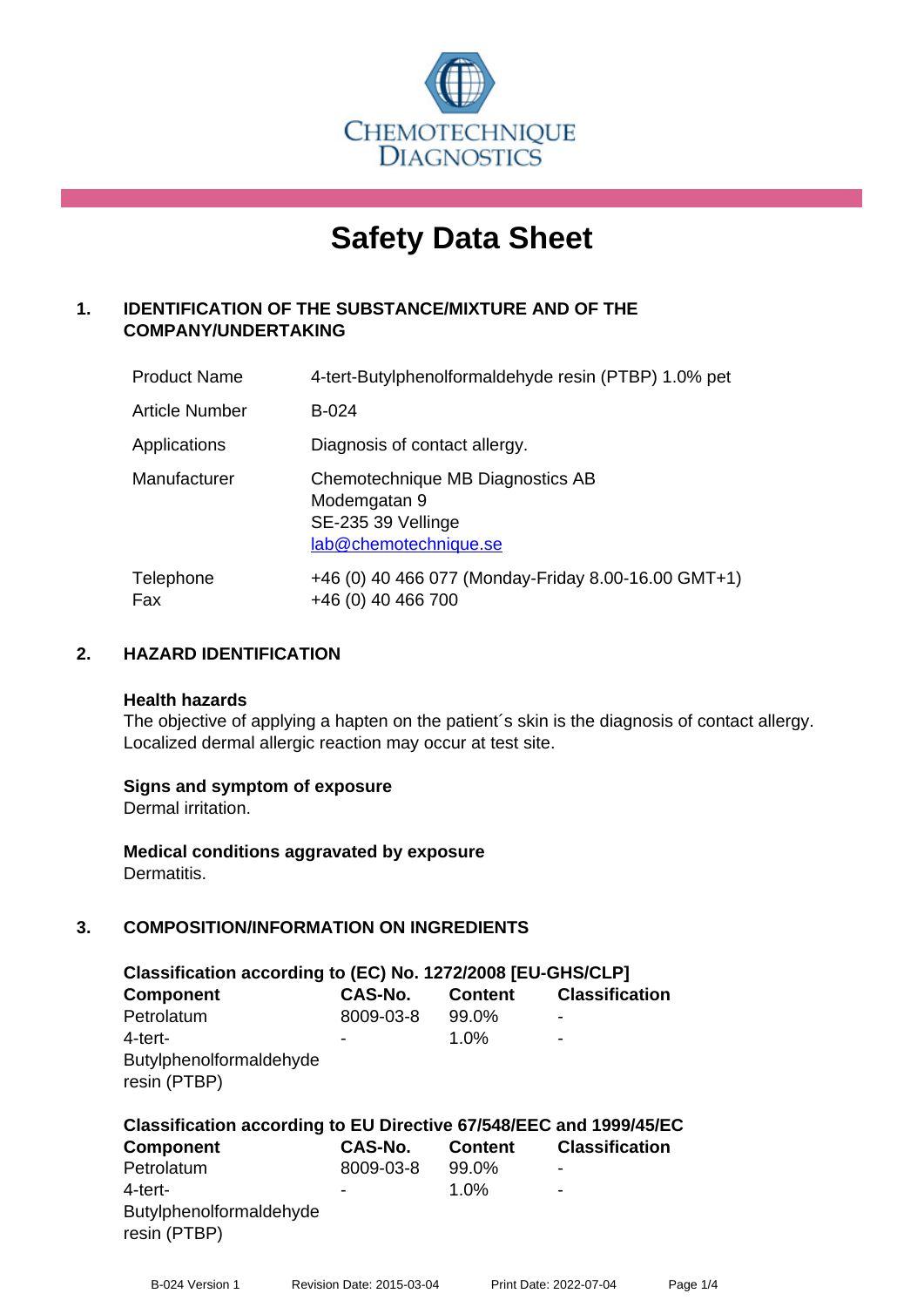# **4. FIRST AID MEASURES**

**Emergency and first aid procedures** Obtain medical attention.

### **5. FIRE-FIGHTING MEASURES\***

#### **Suitable extinguish media**

CO2, powder or water spray. Fight larger fires with water spray or alcohol resistant foam.

**For safety reasons unsuitable extinguishing agents** Water with full jet.

**Special protective equipment for fire-fighters** Wear self-contained respiratory protective device. Wear fully protective suit.

\*Data is shown for petrolatum only

#### **6. ACCIDENTAL RELEASES MEASURES**

**Steps to be taken if material is released or spilled** Contain and place in a closed container.

#### **7. HANDLING AND STORAGE**

**Precautions to be taken in handling and storage** Store dark at 5-8°C. Avoid extended exposure to light. FOR EXTERNAL USE ONLY.

# **8. EXPOSURE CONTROLS/PERSONAL PROTECTION**

**Respiratory protection** Not required.

**Ventilation** Local exhaust.

**Protective gloves** Disposal gloves.

**Eye protection** Not required with normal use.

**Work/Hygienic practices** Wash hands after each use.

# **9. PHYSICAL AND CHEMICAL PROPERTIES**

Odour **Odourless** 

Appearance Pale Yellow Semi Solid

Melting point\* 50-55° C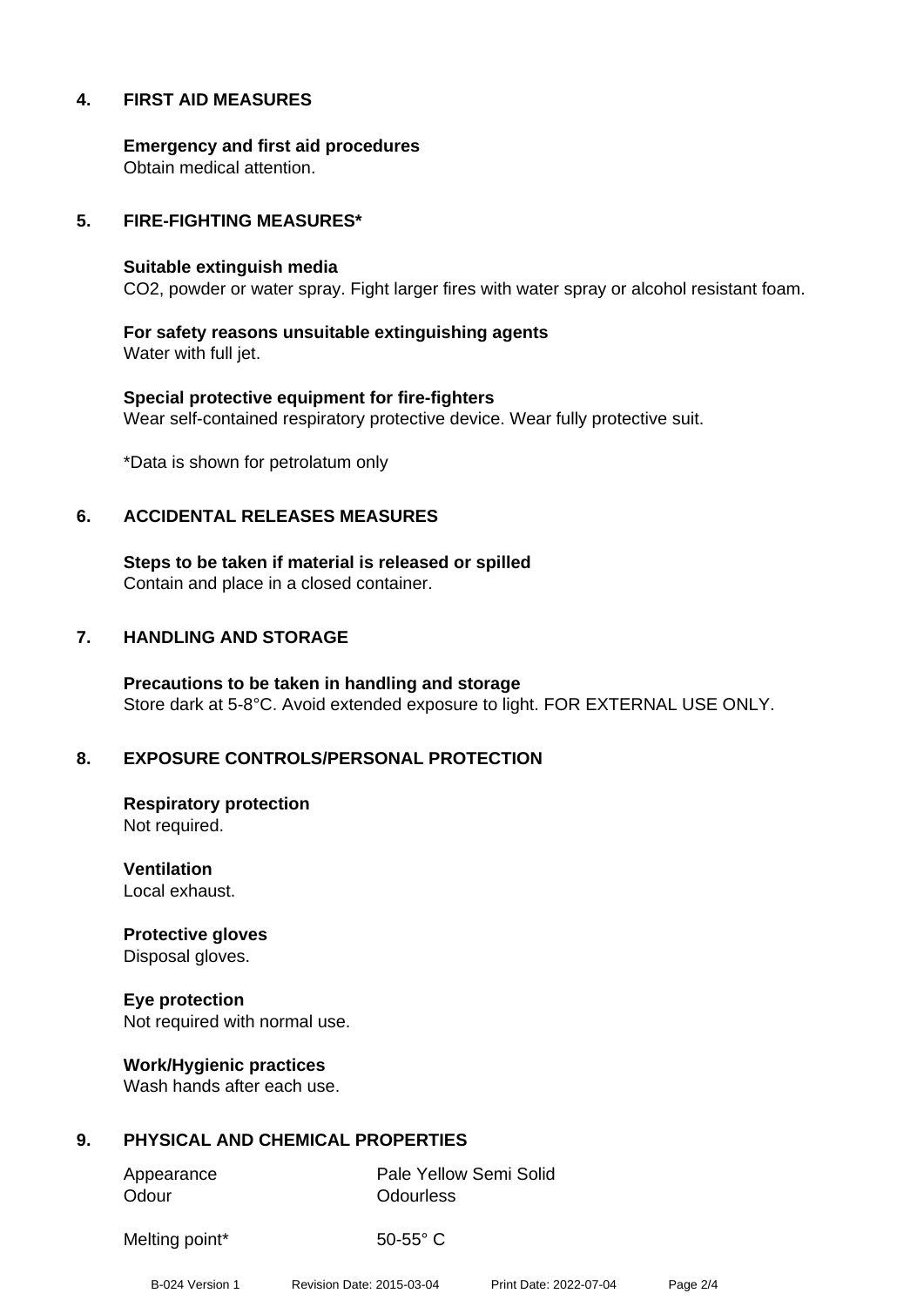Boiling point\* No data available Flash point\* >100°C Self ignition\* Product does not self ignite. Danger of explosion\* Product does not present an explosion hazard. Density\* No data available. Solubility in/Miscibility with Water\* Insoluble

\*Data is shown for petrolatum only

# **10. STABILITY AND REACTIVITY**

#### **Incompability**

May react with strong oxidizing agents.

# **Stability**

Stable at recommended storage conditions.

#### **Hazardous byproducts**

Combustion may generate CO, CO2 and other oxides.

# **Hazardous polymerization**

Will not occur.

# **11. TOXICOLOGICAL INFORMATION**

No data available.

# **12. ECOLOGICAL INFORMATION**

No data available.

# **13. DISPOSAL CONSIDERATIONS**

# **Waste disposal method**

Comply with federal, state/provincial and local regulation.

# **14. TRANSPORT INFORMATION**

Not dangerous goods.

# **15. REGULATORY INFORMATION**

The classification is according to the latest editions of the EU lists, and extended by company and literature data.

# **16. OTHER INFORMATION**

# **Text of H-statements and R-phrases mentioned in Section 3**